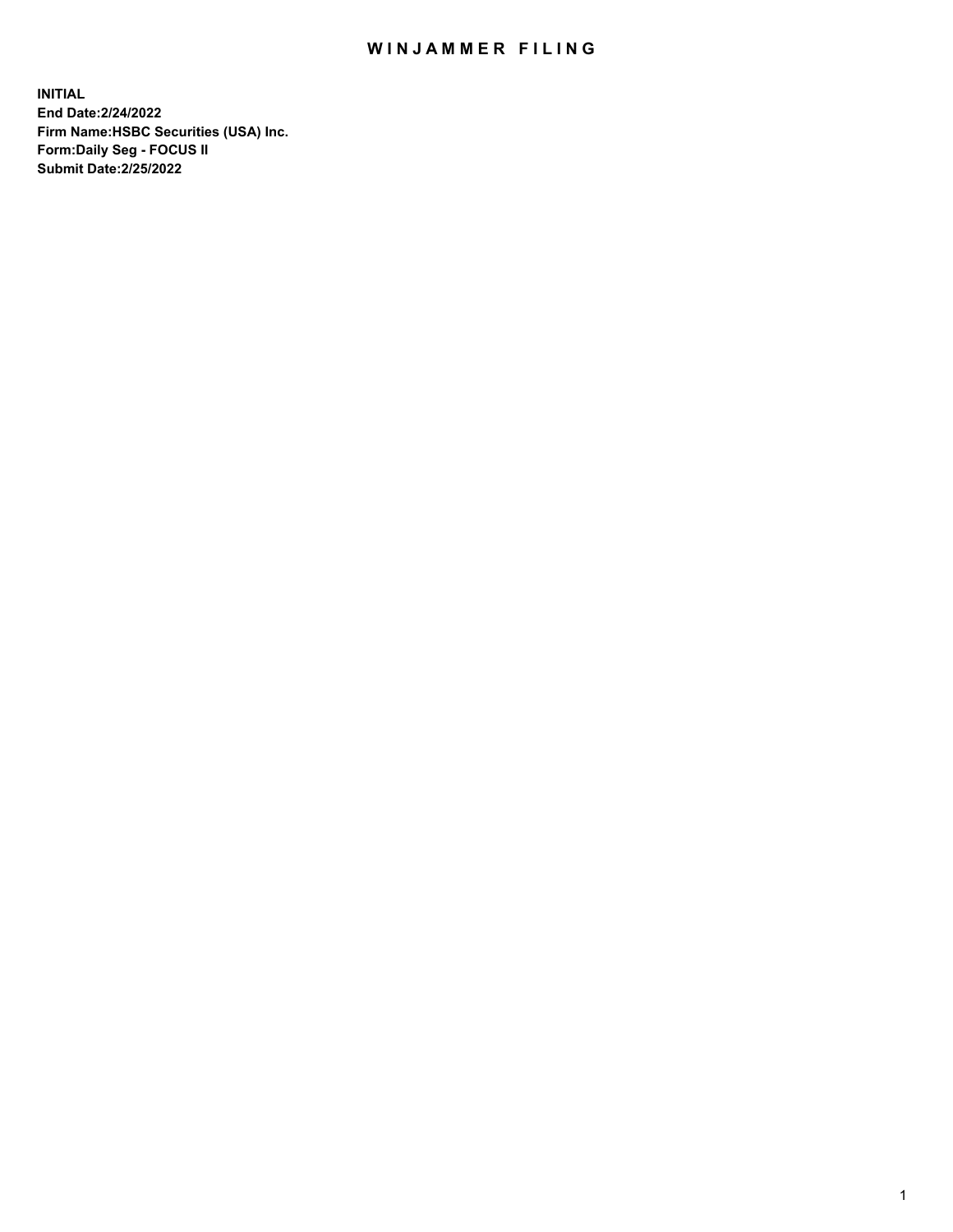**INITIAL End Date:2/24/2022 Firm Name:HSBC Securities (USA) Inc. Form:Daily Seg - FOCUS II Submit Date:2/25/2022 Daily Segregation - Cover Page**

| Name of Company                                                                                                                                                                                                                                                                                                               | <b>HSBC Securities (USA) Inc.</b>                   |
|-------------------------------------------------------------------------------------------------------------------------------------------------------------------------------------------------------------------------------------------------------------------------------------------------------------------------------|-----------------------------------------------------|
| <b>Contact Name</b>                                                                                                                                                                                                                                                                                                           | <b>Michael Vacca</b>                                |
| <b>Contact Phone Number</b>                                                                                                                                                                                                                                                                                                   | 212-525-7951                                        |
| <b>Contact Email Address</b>                                                                                                                                                                                                                                                                                                  | michael.vacca@us.hsbc.com                           |
| FCM's Customer Segregated Funds Residual Interest Target (choose one):<br>a. Minimum dollar amount: : or<br>b. Minimum percentage of customer segregated funds required:%; or<br>c. Dollar amount range between: and; or<br>d. Percentage range of customer segregated funds required between:% and%.                         | 103,000,000<br><u>0</u><br>0 <sub>0</sub><br>00     |
| FCM's Customer Secured Amount Funds Residual Interest Target (choose one):<br>a. Minimum dollar amount: ; or<br>b. Minimum percentage of customer secured funds required:%; or<br>c. Dollar amount range between: and; or<br>d. Percentage range of customer secured funds required between:% and%.                           | 15,000,000<br>₫<br>0 <sub>0</sub><br>0 <sub>0</sub> |
| FCM's Cleared Swaps Customer Collateral Residual Interest Target (choose one):<br>a. Minimum dollar amount: ; or<br>b. Minimum percentage of cleared swaps customer collateral required:%; or<br>c. Dollar amount range between: and; or<br>d. Percentage range of cleared swaps customer collateral required between:% and%. | 75,000,000<br><u>0</u><br><u>00</u><br>00           |

Attach supporting documents CH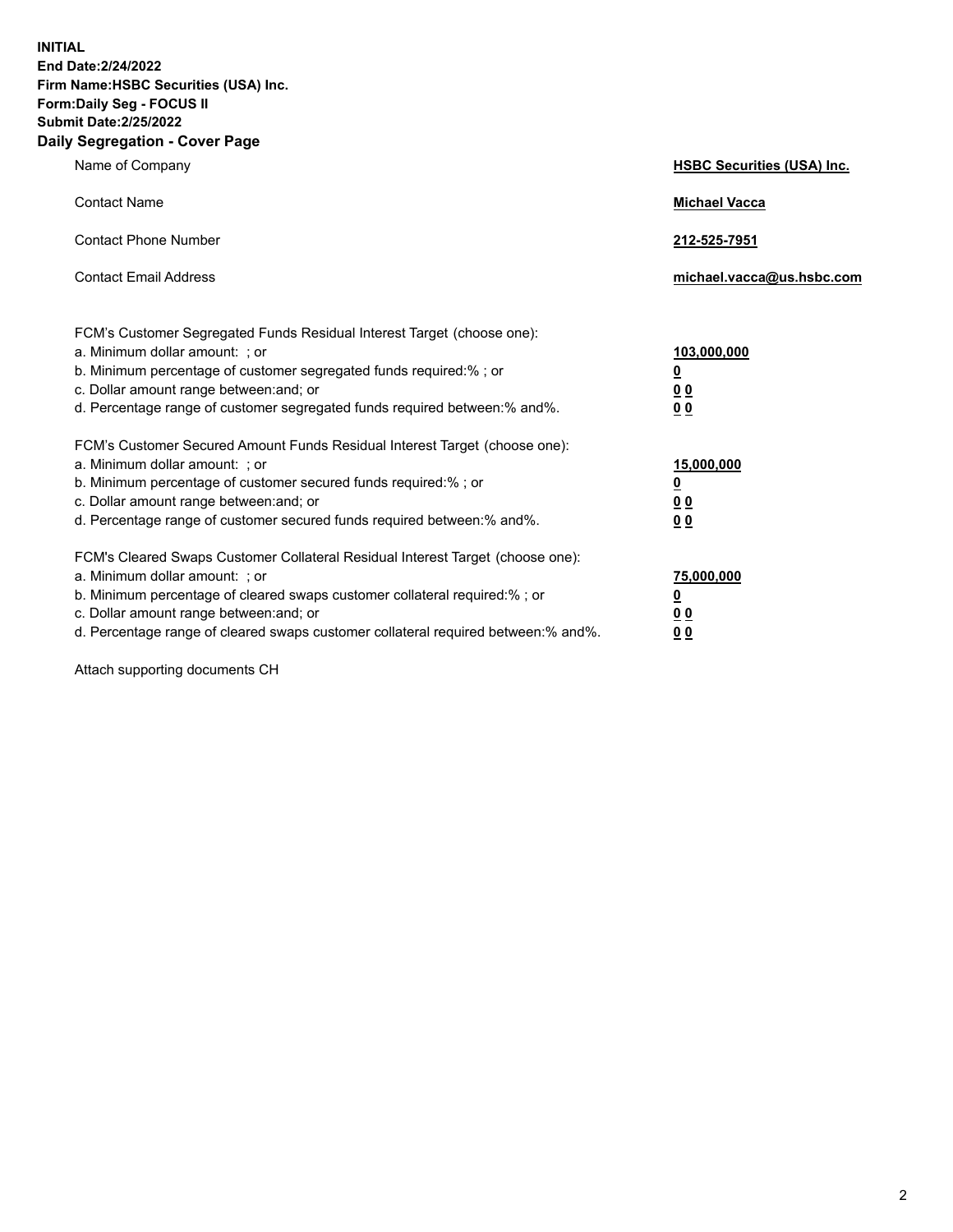**INITIAL End Date:2/24/2022 Firm Name:HSBC Securities (USA) Inc. Form:Daily Seg - FOCUS II Submit Date:2/25/2022 Daily Segregation - Secured Amounts** Foreign Futures and Foreign Options Secured Amounts Amount required to be set aside pursuant to law, rule or regulation of a foreign government or a rule of a self-regulatory organization authorized thereunder 1. Net ledger balance - Foreign Futures and Foreign Option Trading - All Customers A. Cash **129,967,542** [7315] B. Securities (at market) **50,487,615** [7317] 2. Net unrealized profit (loss) in open futures contracts traded on a foreign board of trade **-20,159,860** [7325] 3. Exchange traded options a. Market value of open option contracts purchased on a foreign board of trade **0** [7335] b. Market value of open contracts granted (sold) on a foreign board of trade **0** [7337] 4. Net equity (deficit) (add lines 1. 2. and 3.) **160,295,297** [7345] 5. Account liquidating to a deficit and account with a debit balances - gross amount **2,493,202** [7351] Less: amount offset by customer owned securities **-2,476,817** [7352] **16,385** [7354] 6. Amount required to be set aside as the secured amount - Net Liquidating Equity Method (add lines 4 and 5) 7. Greater of amount required to be set aside pursuant to foreign jurisdiction (above) or line 6. FUNDS DEPOSITED IN SEPARATE REGULATION 30.7 ACCOUNTS 1. Cash in banks A. Banks located in the United States **25,520,572** [7500] B. Other banks qualified under Regulation 30.7 **0** [7520] **25,520,572** [7530] 2. Securities A. In safekeeping with banks located in the United States **50,487,615** [7540] B. In safekeeping with other banks qualified under Regulation 30.7 **0** [7560] **50,487,615** [7570] 3. Equities with registered futures commission merchants A. Cash **0** [7580] B. Securities **0** [7590] C. Unrealized gain (loss) on open futures contracts **0** [7600] D. Value of long option contracts **0** [7610] E. Value of short option contracts **0** [7615] **0** [7620] 4. Amounts held by clearing organizations of foreign boards of trade A. Cash **0** [7640] B. Securities **0** [7650] C. Amount due to (from) clearing organization - daily variation **0** [7660] D. Value of long option contracts **0** [7670] E. Value of short option contracts **0** [7675] **0** [7680]

5. Amounts held by members of foreign boards of trade

- 
- B. Securities **0** [7710]
- C. Unrealized gain (loss) on open futures contracts **-20,159,860** [7720]
- D. Value of long option contracts **0** [7730]
- E. Value of short option contracts **0** [7735] **139,729,640** [7740]
- 6. Amounts with other depositories designated by a foreign board of trade **0** [7760]
- 7. Segregated funds on hand **0** [7765]
- 8. Total funds in separate section 30.7 accounts **215,737,827** [7770]
- 9. Excess (deficiency) Set Aside for Secured Amount (subtract line 7 Secured Statement Page 1 from Line 8)
- 10. Management Target Amount for Excess funds in separate section 30.7 accounts **15,000,000** [7780]
- 11. Excess (deficiency) funds in separate 30.7 accounts over (under) Management Target **40,426,145** [7785]

**0** [7305]

**160,311,682** [7355] **160,311,682** [7360] A. Cash **159,889,500** [7700]

**55,426,145** [7380]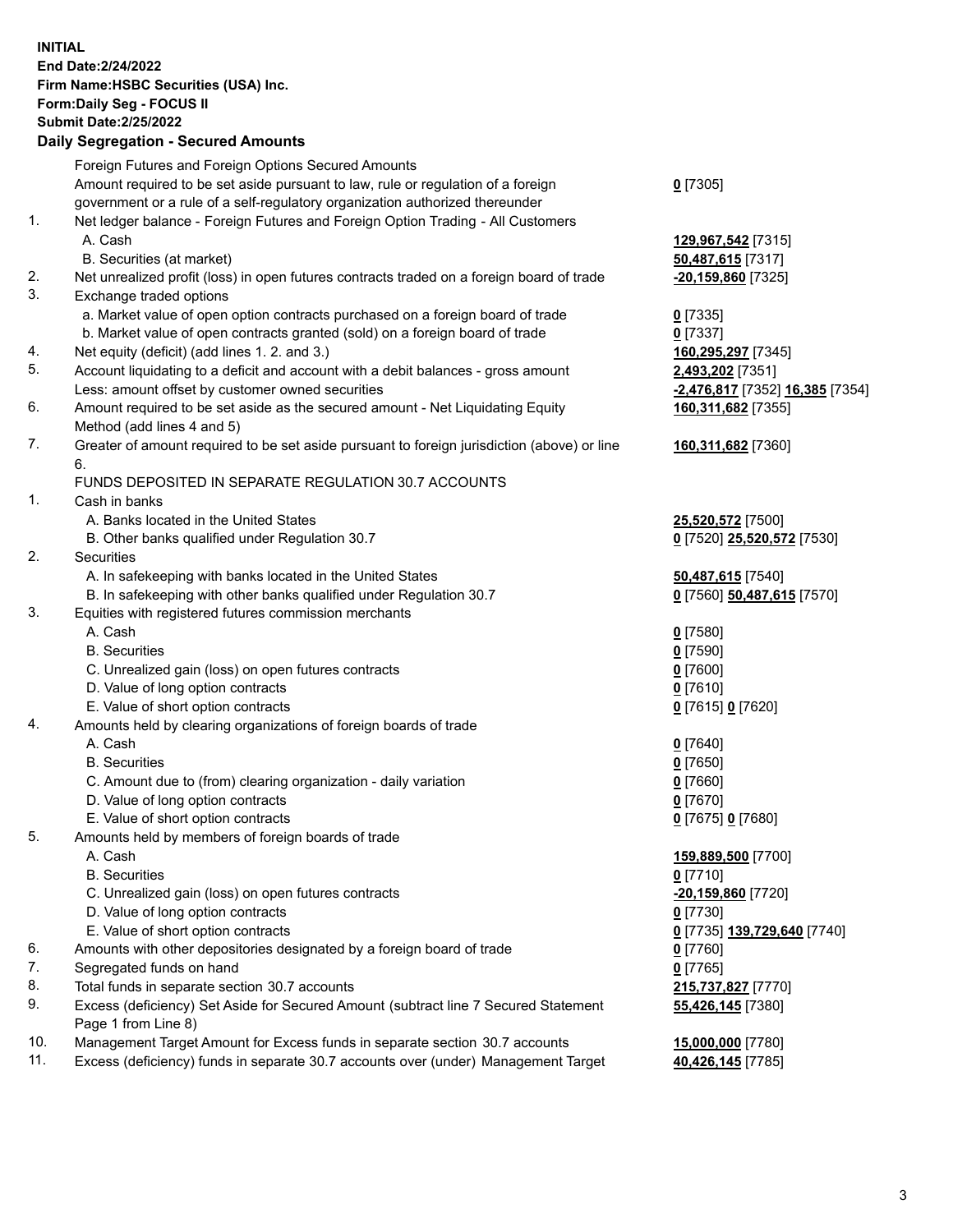**INITIAL End Date:2/24/2022 Firm Name:HSBC Securities (USA) Inc. Form:Daily Seg - FOCUS II Submit Date:2/25/2022 Daily Segregation - Segregation Statement** SEGREGATION REQUIREMENTS(Section 4d(2) of the CEAct) 1. Net ledger balance A. Cash **4,328,178,060** [7010] B. Securities (at market) **879,481,460** [7020] 2. Net unrealized profit (loss) in open futures contracts traded on a contract market **-1,706,920,521** [7030] 3. Exchange traded options A. Add market value of open option contracts purchased on a contract market **1,920,801,855** [7032] B. Deduct market value of open option contracts granted (sold) on a contract market **-307,728,232** [7033] 4. Net equity (deficit) (add lines 1, 2 and 3) **5,113,812,622** [7040] 5. Accounts liquidating to a deficit and accounts with debit balances - gross amount **2,960,410** [7045] Less: amount offset by customer securities **-2,959,787** [7047] **623** [7050] 6. Amount required to be segregated (add lines 4 and 5) **5,113,813,245** [7060] FUNDS IN SEGREGATED ACCOUNTS 7. Deposited in segregated funds bank accounts A. Cash **23,542,316** [7070] B. Securities representing investments of customers' funds (at market) **0** [7080] C. Securities held for particular customers or option customers in lieu of cash (at market) **69,246,596** [7090] 8. Margins on deposit with derivatives clearing organizations of contract markets A. Cash **2,207,100,140** [7100] B. Securities representing investments of customers' funds (at market) **44,863,493** [7110] C. Securities held for particular customers or option customers in lieu of cash (at market) **784,256,972** [7120] 9. Net settlement from (to) derivatives clearing organizations of contract markets **462,413,767** [7130] 10. Exchange traded options A. Value of open long option contracts **1,920,801,855** [7132] B. Value of open short option contracts **-307,728,232** [7133] 11. Net equities with other FCMs A. Net liquidating equity **-554,676** [7140] B. Securities representing investments of customers' funds (at market) **0** [7160] C. Securities held for particular customers or option customers in lieu of cash (at market) **24,074,219** [7170] 12. Segregated funds on hand **1,903,673** [7150] 13. Total amount in segregation (add lines 7 through 12) **5,229,920,123** [7180] 14. Excess (deficiency) funds in segregation (subtract line 6 from line 13) **116,106,878** [7190] 15. Management Target Amount for Excess funds in segregation **103,000,000** [7194] 16. Excess (deficiency) funds in segregation over (under) Management Target Amount **13,106,878** [7198]

Excess